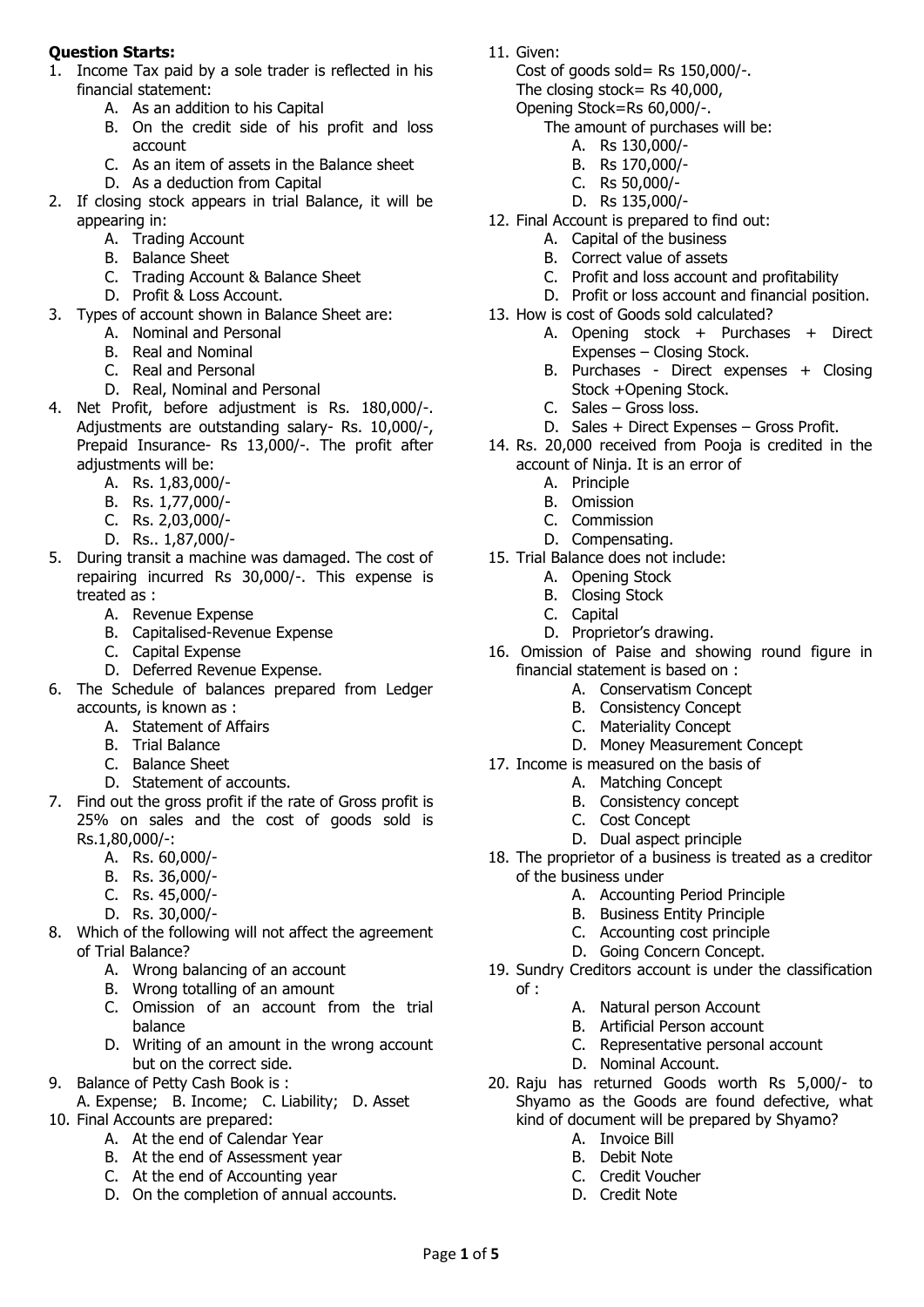- 21. Pick out a source Voucher from the following:
	- A. Debit Voucher
	- B. Credit Voucher
	- C. Transfer Voucher
	- D. Invoice
- 22. Goods worth Rs 7000/- given away as charity, would be credited to:
	- A. Sales Account
	- B. Purchase Account
	- C. Charity Account
	- D. Cash Account
- 23. Ram is a debtor for Rs. 10,000/-. He is insolvent and only 60 paise in a Re. is collected from him. The balance of Rs. 4000/- not collected should be entered to the:
	- A. Debit of Discount
	- B. Credit of Discount
	- C. Debit of Bad Debts
	- D. Credit of Bad Debts
- 24. Loss of Goods by five should be credited to:
	- A. Sales Account
	- B. Loss by Fire in Godown
	- C. Profit and Loss Account
	- D. Purchase Account
- 25. Rent of Proprietor house, paid from the account of cash of the business, will:
	- A. Reduce the profit
	- B. Increase the profit
	- C. Reduce the Capital of the business
	- D. Reduce cash and capital of the business.
- 26. On 31<sup>st</sup> March, 2018 the cash column of cash book shows Rs 8,000/-. After receiving from Shyam, giving a cheque of Rs 2,800/- to Sunil and making a payment of office rent Rs 1,000/-, the balance of cash book will be:
	- A. Rs. 7,000/-
	- B. Rs. 9,000/-
	- C. Rs. 7,200/-
	- D. Rs. 6,200/-
- 27. Which of the following will be recorded as contra entry:
	- A. Cash directly deposited in the bank by a customer
	- B. Payment made by debtors by Cheque
	- C. Notes and coins deposited in the bank
	- D. Cash sales and directly deposited to bank on the day.
- 28. A cheque deposited in the bank is dishonoured by the bank. It will be recorded in the cash book in :
	- A. Bank Column debit side
	- B. Bank Column Credit side
	- C. Cash column debit side
	- D. Cash Column Credit Side
- 29. Purchase book is used to record:
	- A. Purchase of Goods
	- B. Credit Purchase of Goods
	- C. Credit Purchases of Assets
	- D. All Credit purchases in the business.
- 30. Purchased goods from Manoj Rs. 20000/- at 20% T.D. Posting will be made at Manoj Account:
	- A. Debit side. Rs. 20,000/-
	- B. Credit Side Rs. 20,000/-
	- C. Debit Side Rs 16,000/-
	- D. Credit Side Rs 16,000/-
- 31. The Debit Notes issued are used to prepare:
	- A. Purchase return book
		- B. Sales return book
	- C. Purchase Day Book
	- D. Sales Day Book.
- 32. Goods taken away by the proprietor form the business for personal use, will be recorded in:
	- A. Purchase book
		- B. Sales book
	- C. Journal Proper
	- D. Closing Stock.
- 33. Profit and loss account is more important than Balance Sheet, because:
	- A. It records all indirect expenses
	- B. It is very voluminous
	- C. It shows the profitability of the business
	- D. It records all adjustments.
- 34. Unfavourable bank balance means:
	- A. Credit balance in the cash book
	- B. Credit balance in the pass book
	- C. Debit balance in the cash book
	- D. Excess of debits over credits in the cash book.
- 35. A bank reconciliation is prepared by
	- A. The Bank personnels
	- B. Customer of the bank
	- C. Creditors
	- D. Specific Auditors
- 36. Which of the following is not a part of Double Entry System?
	- A. Trial Balance
	- B. Journal
	- C. Cash book
	- D. Bank Reconciliation statements
- 37. Wages paid to Raja for erecting a machine, should be debited to:
	- A. Wages Account
	- B. Raja's Account
	- C. Machine Account
	- D. Machine Repairing Account.
- 38. Purchased goods from Gopal Rs 3,600/- but was recorded in Gopal's account as Rs 6,300/-. The rectifying entry will e
	- A. Credit Gopal Rs. 9,900
	- B. Debit Gopal Rs. 2,700
	- C. Credit Gopal Rs. 2,700
	- D. Debit Gopal Rs. 9,900
- 39. Error are:

Page **2** of **5**

- A. Undetected mistakes
- B. Intentional mistakes
- C. Frauds
- D. Unintentional mistakes.
- 40. Suspense Account is
	- A. Real Account
	- B. Nominal Account
	- C. Personal account
	- D. Any one of the accounts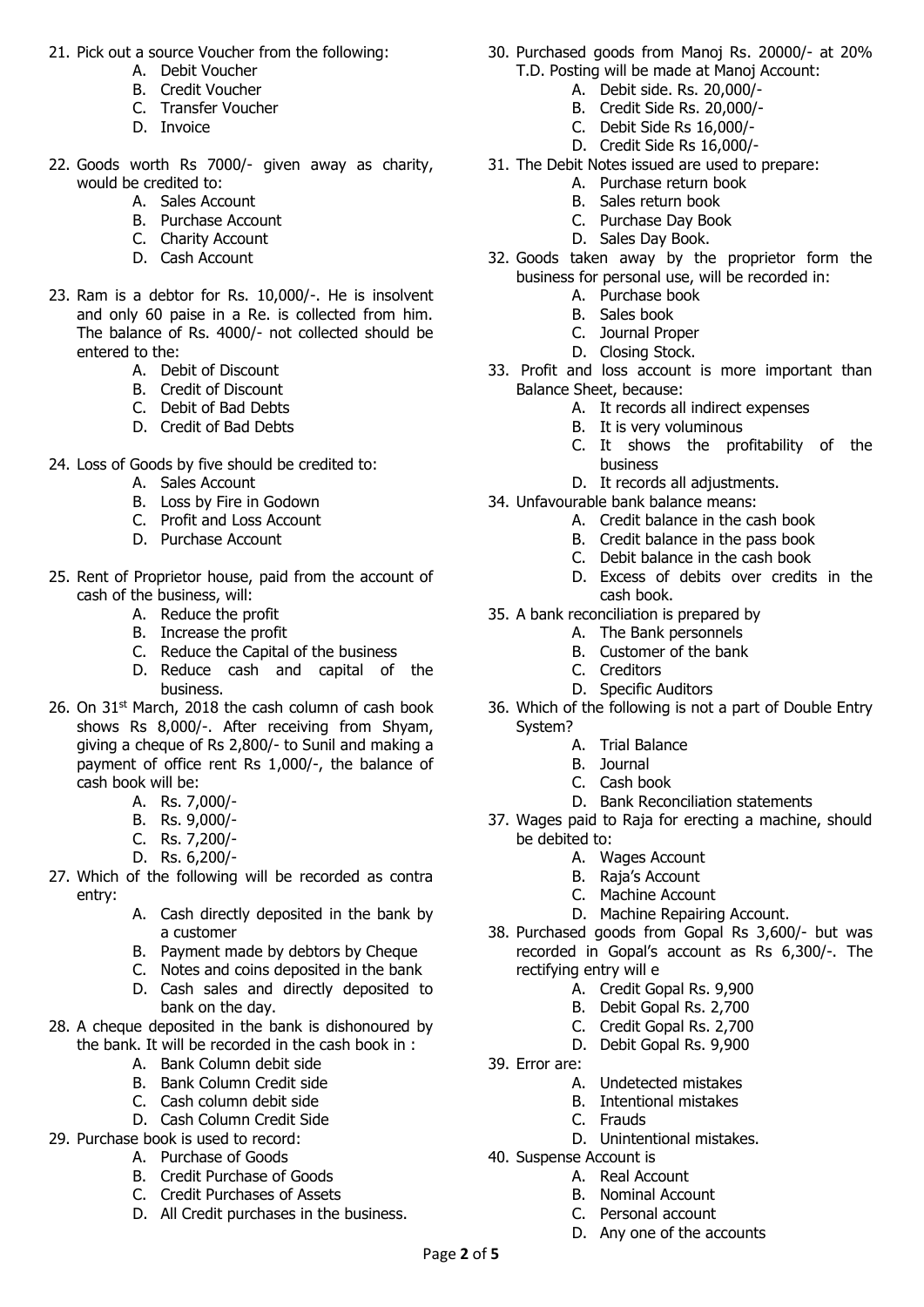- 41. Sale of an office type writer should be credited to
	- A. Sales account
	- B. Cash Account
	- C. Assets account
	- D. Type writer account
- 42. Which of the following is not recorded in the cash book?
	- A. Trade Discount
	- B. Bad Debt Recovered
	- C. Loan Received from bank
	- D. Advance Salary Paid
- 43. Journal Records the transactions of a firm in a:
	- A. Systematic manner
	- B. Numerical way
	- C. Chronological order
	- D. Summarized process.
- 44. According to dual aspect principle
	- A. Assets= liability-Capital
	- B. Capital=Assets +Liability
	- C. Liabilities=Assets +Capital
	- D. Capital=Assets-Liability
- 45. The Principle of conservatism takes into account:
	- A. All future profit and losses
	- B. All future profits and not losses
	- C. All future losses and not profits
	- D. Neither profits nor losses of the future
- 46. Goods means:
	- A. Commodity brought but not to be sold
	- B. Commodity used as an assets
	- C. Commodity bought for office decoration
	- D. Commodity bought and sold.
- 47. A businessman records his medical expenses in the firm's income statement. Indicate the principle violated:
	- A. Cost Principle
	- B. Prudence Principle
	- C. Full Disclosure
	- D. Entity Concept
- 48. The form listing the balance and title of accounts in the ledger, on a given date is the:
	- A. Income Statement
	- B. Balance Sheet
	- C. Profit and loss Account
	- D. Trial Balance.
- 49. A ledger posted of goods sold for Rs 500/- instead of Rs 550/- Is called:
	- A. Error of omission
	- B. Error of Commission
	- C. Error of Principle
	- D. Compensating Error
- 50. Which of the following is not in the columns of the Trial Balance?
	- A. Ledger Accounts
	- B. Debit and Credit Accounts
	- C. Ledger Folio
	- D. Journal Folio
- 51. In accounts recording is made of :
	- A. Only financial transactions
		- B. Financial as well as non-financial transactions
		- C. Only non-financial transactions
		- D. Details of personal transactions of the proprietor.
- 52. Of the following, who is not an external user of accounting information?
	- A. Investors
	- B. Officers
	- C. Banks
	- D. Government
- 53. IF Accounting information is based on facts and it is verifiable by document, it has the quality of :
	- A. Relevance
	- B. Reliability
	- C. Understandability
	- D. Comparatability
- 54. Which of the following is the most relevant accounting information for taxation authorities?
	- A. All the cash balances in the firm
	- B. Book value of all fixed assets
	- C. Profit generated during the year
	- D. Cash and credit sales of the year.
- 55. Current liability does no includes:
	- A. Bill Payable
		- B. Outstanding expenses
		- C. Debentures
		- D. Creditors
- 56. Which of the following is not a limitation of accounting?
	- A. Based on accounting convention
	- B. Evidence in legal matters
	- C. Incomplete information
	- D. Omission of Qualitative information.
- 57. "Trial Balance is the list of debit and credit balances taken out from ledger, it also includes balances of cash and bank from cash book", it was said by:
	- A. Pickles
	- B. Spicer and Peglar
	- C. Carter
	- D. Kohler
- 58. Which of the following is not a sub field of accounting?
	- A. Financial Accounting
	- B. Book-keeping
	- C. Management accounting
	- D. Cost Accounting
- 59. Trade Discount is allowed at the time of :
	- A. Receiving the first payment
	- B. Sale of Goods
	- C. Sale of Goods and receiving payment
	- D. Receiving the Goods.
- 60. The person who is to receive an amount from the firm, is known as

61. Out of the following assets which one is not an intangible

- A. Debtor
- B. Creditor
- C. Owner

A. Patent B. Investment C. Goodwill D. Trademark

asset?

Page **3** of **5**

D. Promoter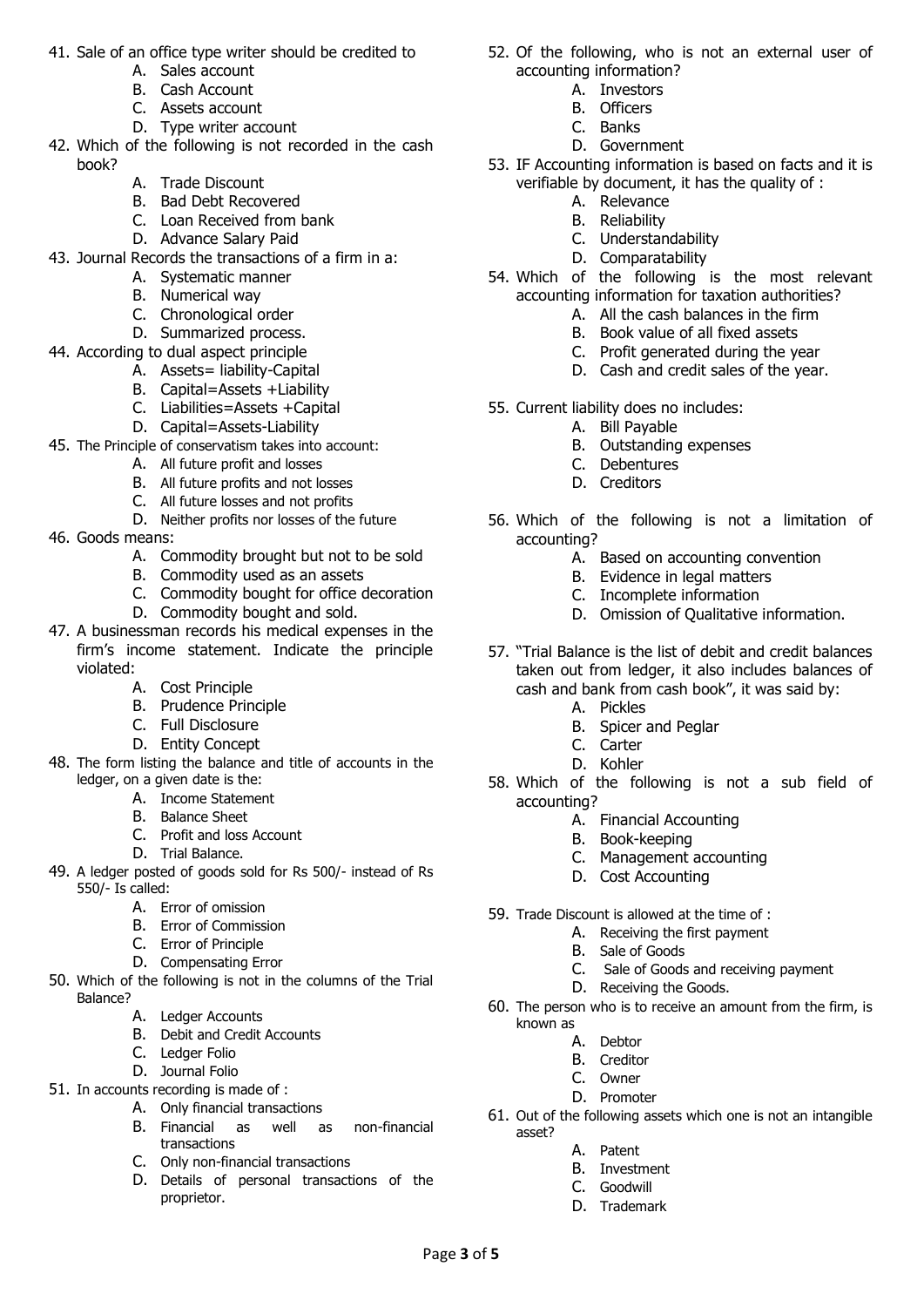- 62. Paid to Kamal on behalf of Anjali Rs 12,000, will be debited to
	- A. Kamal A/C
	- B. Sajai A/C
	- C. Transfer A/C
	- D. Cash A/Cs
- 63. Goods sold for cash Rs 25,000 plus 4% VAT sales account will be credited by:
	- A. Rs. 24,000/-
	- B. Rs. 25,000/-
	- C. Rs. 26,000/-
	- D. Rs. 27,000/-
- 64. Total assets in a business is Rs 8,00,000/-. The Total liabilities are Rs 5,00,000/-. The Difference is known as
	- A. Capital
	- B. Total Income
	- C. Total Expense
	- D. Goodwill
- 65. Which of the following account has a debit balance?
	- A. Income received in advance
	- B. Bank Loan
	- C. Prepaid Insurance
	- D. Creditor for goods
- 66. A credit balance of a personal Account is :
	- A. Income earned
	- B. Amount receivable
	- C. Amount Payable
	- D. Balance of Cash at bank
- 67. Which of the following is known as 'Principal book of Account"?
	- A. Ledger Book
	- B. Journal
	- C. Balance Sheet
	- D. Books of original entries.
- 68. The difference of trial balance is transferred to:
	- A. Capital Account
	- B. Profit and loss account
	- C. Balance sheet
	- D. Suspense account
- 69. Which of the following is not a fundamental accounting assumption:
	- A. Going concern
	- B. Consistency
	- C. Accrual
	- D. Materiality
- 70. Accrual concept is based on:
	- A. Matching principle
	- B. Dual aspect principle
	- C. Cost principle
	- D. Going concern concept
- 71. Closing stock can be shown in the trial balance if
	- A. It is added to the opening stock
	- B. It is deducted from sales
	- C. It is shown as an asset in the trial balance
	- D. Deducted from purchase and shown as an asset in the trial balance.
- 72. Find out gross profit for the following: Cost of Goods sold= Rs 1,00,000/-, Gross Profit of 20% on sales.
	- - A. Rs 25,000/-
		- B. Rs 20.000/-
		- C. Rs 16,000/- D. Rs. 24,000/-
		-
- 73. "Salaries and wages" appearing in the trial balance is shown:
	- A. Trading Account Debit side
	- B. Profit and loss account debit side
	- C. Asset side-Balance sheet
	- D. Outstanding Liabilities balance sheet.
- 74. Cost of goods sold=Rs. 1,50,000/-,
	- Closing stock=Rs 40,000/-,
	- Opening stock=Rs. 60,000/-.
	- Then, the amount of purchase will be :
		- A. Rs. 1,30,000/-
		- B. Rs 1,70,000/-
		- C. Rs 50,000/-
		- D. Rs. 1,00,000/-
- 75. Gross sales Rs 9,05,000, sales return=Rs 5000. G.P is 20% on cost. The Gross profit will be:
	- A. Rs 2,00,000/-
	- B. Rs 1,50,000/-
	- C. Rs 1,80,000/-
	- D. Rs 1,81,000/-
- 76. What will be the cost of Goods sold? Net sales= Rs 2,85,000/-, Gross Profit = 25% on sales
	- A. Rs. 210750
	- B. Rs. 213750
	- C. Rs. 71250
	- D. Rs. 1,42,500
- 77. The purpose of preparing Final Account is to ascertain:
	- A. Profit and loss Account
	- B. Capital employed
	- C. Value of assets utilised
	- D. Profit or loss and financial position
- 78. Which one of the following is not a current asset?
	- A. Prepaid expense
	- B. Sundry Debtors
	- C. Copy right
	- D. Stock
- 79. A manager will get 10% commission of the net profit, Rs 22000 remaining after charging his commission. The Commission will be :
	- A. Rs 2200
	- B. Rs 2000
	- C. Rs 1980
	- D. Rs 1500
- 80. "Commission earned but not received-Rs 3000". The adjustment entry will be:
	- A. Accrued Commission A/C—Dr Rs 3000 to Commission Received A/C--- Rs 3000
	- B. Commission Earned A/C Dr Rs 3000 to Commission Received A/C--- Rs 3000
	- C. Commission receivable A/C Dr Rs 3000 to Commission A/C Rs 3000
	- D. Cash A/C --- Dr Rs 3000, to Commission receivable A/C Rs 3000